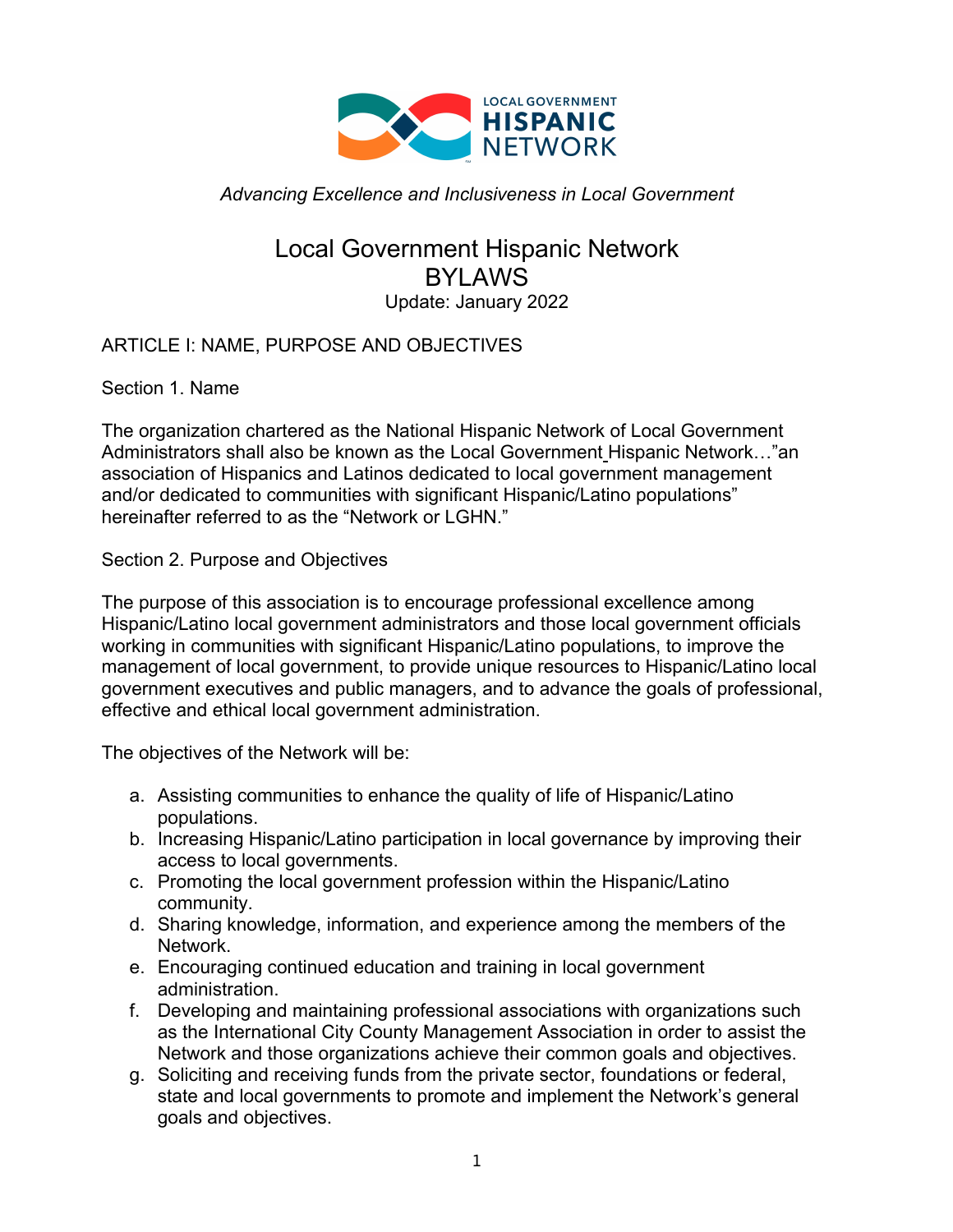h. Forming strategic alliances (formal and informal) with other Hispanic/Latino professional organizations, and corporate and foundation partners, as well as actively developing and maintaining a professional association with other organizations that share similar goals and objectives such as the National Forum for Black Public Administrators.

# ARTICLE II: MEMBERSHIP AND DUES

#### Section 1. Categories of Membership

The Network shall consist of three categories of membership: Full Members, and Associate Members and Corporate Members. All members are required, as a condition of membership, to subscribe to the goals and objectives of the Network, meet any qualifications adopted by the Board of Directors, and help promote the Network's overall goals and objectives.

#### Section 2. Full Members

- a. Individual Membership. All active and retired local government professionals are eligible to become members of the Network.
- b. Large Local Government Membership. All local governments, special districts, authorities, councils of government, state/provincial associations of local governments or nonprofits who work directly with local government jurisdictions supporting/augmenting local government programs with more than 1,000 employees are eligible to become members of LGHN. Each Large Local Government Membership may designate up to fifteen (15) Individual Full Members with a discount for additional members.
- c. Small Local Government Membership. All local governments, special districts, authorities, councils of government, state/provincial associations of local governments or nonprofits who work directly with local government jurisdictions supporting/augmenting local government programs with less than 1,000 employees are eligible to become members of LGHN. Each Small Local Government Membership may designate up to seven (7) Individual Full Members with a discount for additional members.
- d. Legacy Member. LGHN founding members are designated Legacy members of LGHN. The founding members are (in alphabetical order):
	- Rolando Bono
	- Alexander E. Briseño
	- Severo Esquivel
	- George Flores
	- James Jaramillo
	- Ruben Mendoza
	- David Mora
	- Tony Ojeda
	- Gavino Sotelo
	- Calixto Torres
	- Joel Valdez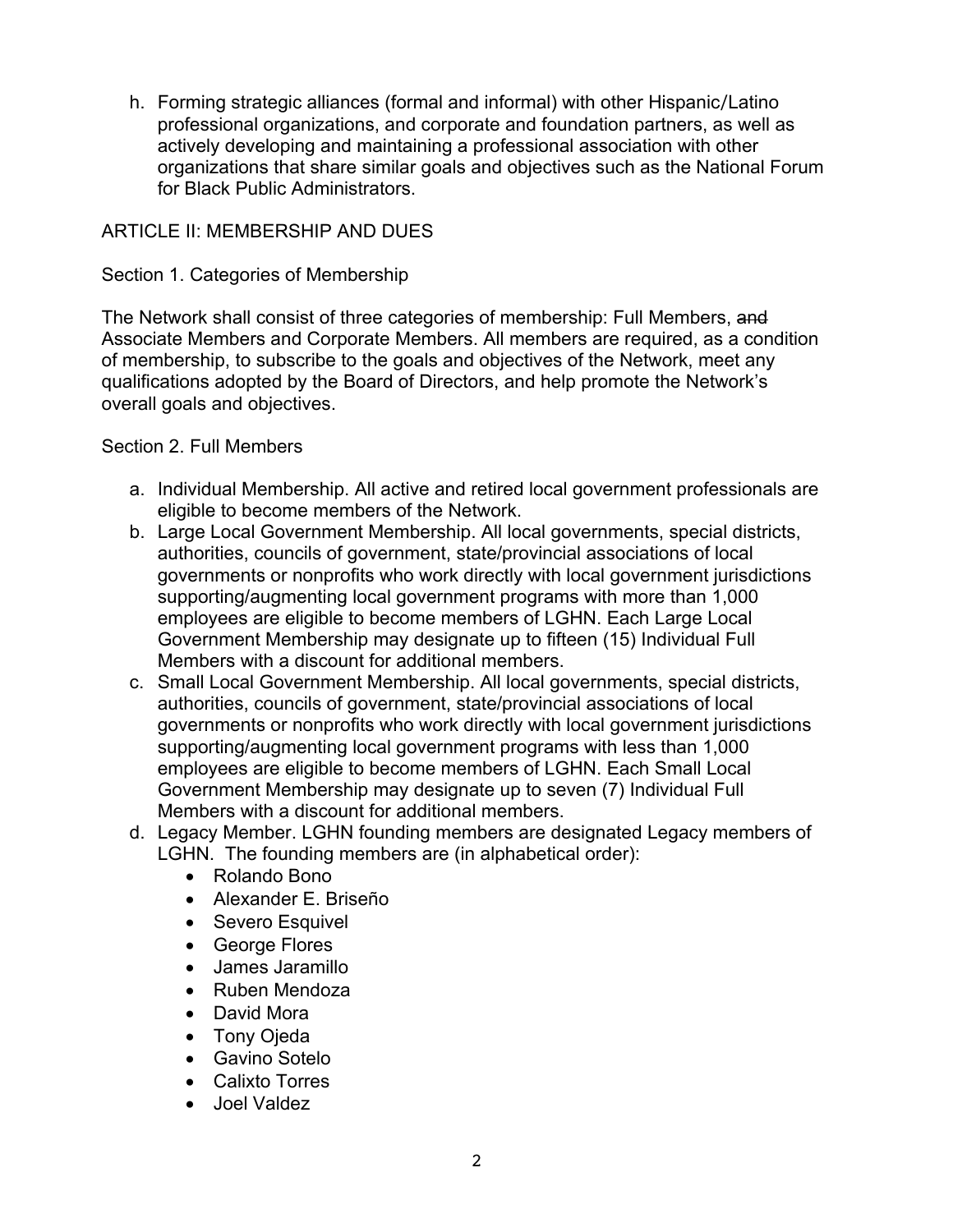Legacy members receive lifetime membership and do not pay membership dues.

- e. Emeritus Member. The Board shall appoint Emeritus Members to the Network. Emeritus members shall include an individual who is one of the founding members. Emeritus members shall be invited to serve on the Leadership Council established by the Board to advise and assist with resource development to support LGHN programs. Lifetime memberships shall be given at the discretion of the Board of Directors.
- f. LGHN Chapter Networks. All active members of an approved Chapter Network.

## Section 3. Associate Members

- a. Honorary Membership. The Board shall acknowledge individuals who have committed an extraordinary effort to further the mission, objectives and goals of the Network with a non-voting honorary membership.
- b. Nonprofit Membership. All active and retired education professionals of schools of public administration and active and retired nonprofit professionals of local government professional associations are eligible to become members of the Network.
- c. *Hermanos* –-Local government professional members of affiliates and associations such as the National Federal of Black Public Administrators (NFBPA), the National Latino Officers Association, the National Latino Peace Officers Association; National Association of Hispanic Firefighters; and Reforma-The National Association to Promote Library and Information Services to Latinos and the Spanish Speaking; and other similar public sector advocacy and/or members associations. For groups not listed here, eligibility for LGHN membership will be determined by the LGHN Board of Directors on a case-by-case basis.
- d. Student Membership. Students at the undergraduate and graduate levels are eligible to become members of the Network. To be considered for Student Membership, a member must be a full-time student at an accredited college or university and not in a paid, full-time position. The member must be a student in public administration, public affairs, non-profit service or similar area and who intends to follow a career in public service, or any full or part-time intern, fellow or equivalent working in public service who is not eligible or more appropriately classified in another membership category may be come a member.

## Section 4. Corporate Members

- a. Individual Corporate Membership. Private sector/for profit individuals who have an interest in working with local governments.
- b. Small Business Membership. Businesses with 200 or fewer employees who have an interest in working with local governments. Each Small Business Member may designate up to 5 employees as Individual Corporate Members of LGHN.
- c. Large Business Membership. Businesses with more than 200 employees who have an interest in working with local governments. Each Small Business Member may designate up to 10 employees as Individual Corporate Members of LGHN.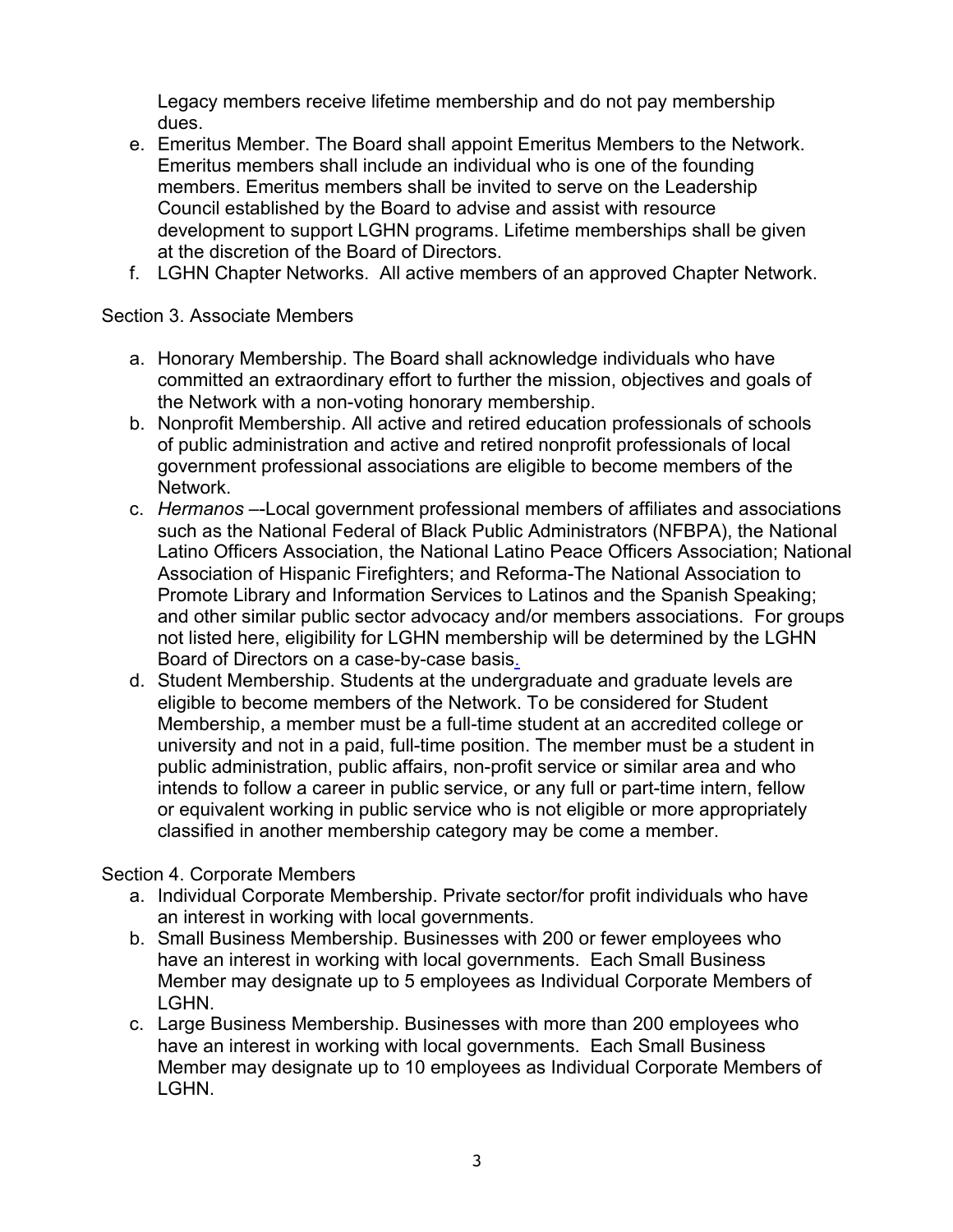#### Section 5. Eligibility for Membership

The Board of Directors may specify procedures governing applications for membership and action thereon and requirements of eligibility for membership or renewal consistent with these Bylaws. The Board of Directors shall have final authority to determine the qualifications and eligibility of an applicant for membership and to approve or disapprove any membership of an applicant.

#### Section 6. Voting Rights and Office Holding

The privilege of voting is limited to Full Members, as defined in Article II, Section 2. The privilege of holding office is limited to Full Members who are actively employed as local government professionals and current in the Network membership dues. Each Full Member shall be entitled to one (1) vote, specific to each subject properly submitted to vote, by voting procedures as set forth by the Board. Voting methods will include: in-person, electronic, and mail ballots. No proxy voting shall be permitted. The Network recognizes that members may be "in transition" for a period of time not to exceed one year from one local government position to another. Such "in transition" status will in no way affect the membership, voting status or office holding status of an Individual member. Office holders who otherwise leave the local government profession or retire from service may serve out their term of office.

#### Section 7. Termination of Membership

The Executive Committee shall review all requests to consider termination of membership status and, if there is a finding that such membership status is detrimental to the best interest of the Network, the membership of a member may be terminated by a two-thirds (2/3) vote of the members of the Board of Directors present at any duly called meeting of the Board of Directors; provided that the member in question shall have had the opportunity after notice of at least thirty (30) days to show cause why membership should not be terminated as provided in this section.

#### Section 8. Annual Dues

The Board of Directors shall review and determine the membership dues for each member or class of membership on an annual basis. Upon application, annual dues shall be payable to the national office of the Network and annually thereafter on that date or on a date as may be determined for greater operational efficiency. The Board of Directors shall have a separate class of dues at a higher rate that is determined by the Board of Directors on an annual basis. An addendum to the bylaws with the current dues structure approved by the Board of Directors shall be updated annually.

## Section 9. Failure to Pay Annual Dues

If a member of the Network shall fail or refuse to pay annual dues within a period of ninety (90) days after the same are due and payable, the membership of such member shall then stand suspended and may be terminated without regard to the provisions of Section 6 of this Article II.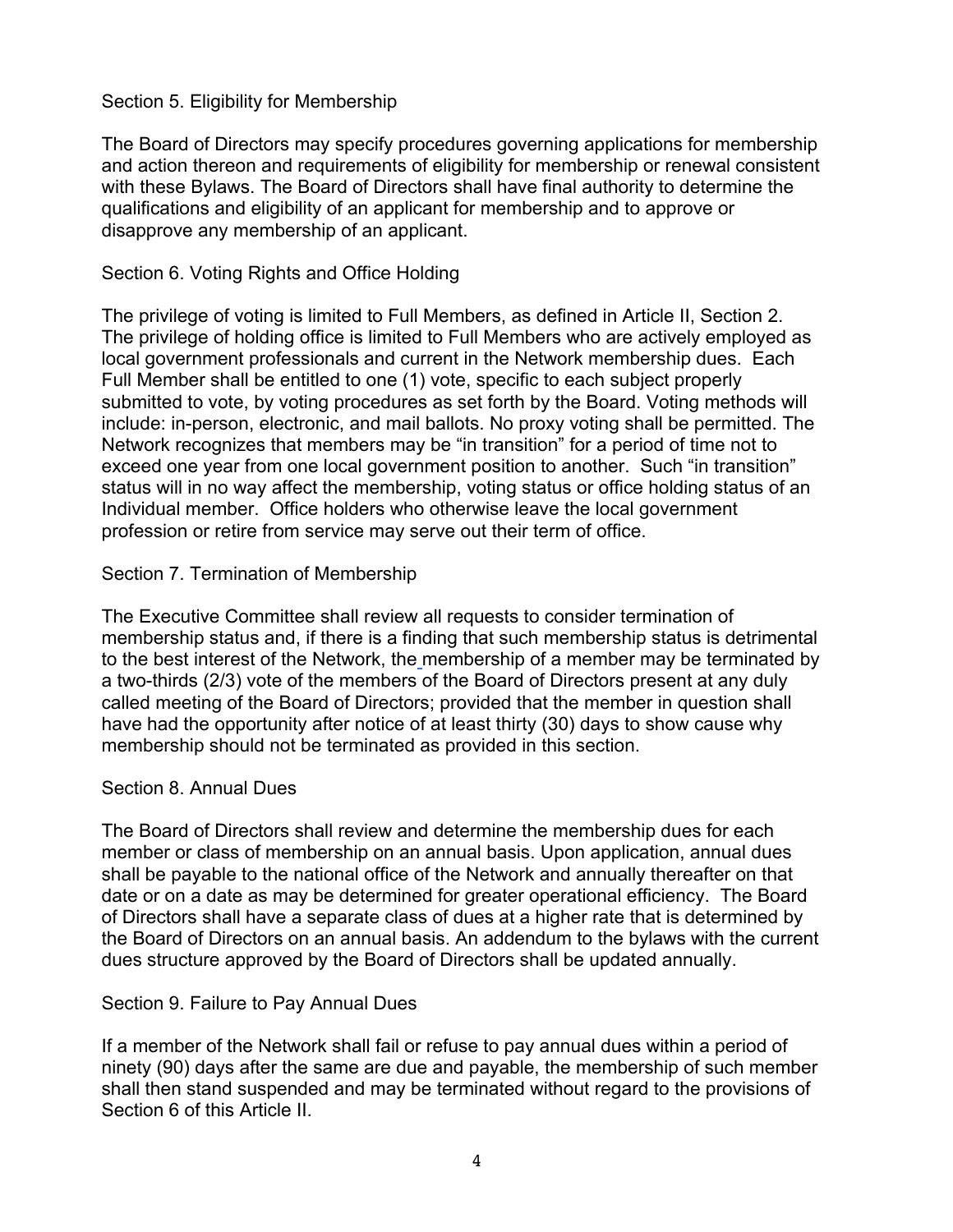## ARTICLE III: MEETINGS

#### Section 1. Authority to Call Meetings

All meetings of the Network membership and/or the Board of Directors shall be at the call of the President or a majority of the members of the Board of Directors. The venue shall be designated by the President, including electronic communications.

Section 2. Quorum

For the purpose of transacting official business, a quorum of the Board of Directors shall consist of a majority of the eligible voting members of the Board.

Section 3. Annual Meeting

The Annual Meeting of the Membership shall be held in conjunction with the Network's Annual Installation of Officers. The date and location of the Annual Meeting shall be set and approved by the Board at the first meeting of the calendar year to coincide to with a planned mid-year event. Notice of such meeting shall be provided at least thirty (30) days in advance of such meeting.

Section 4. Meetings of the Board of Directors

The Board of Directors shall meet at least two (2) times each year at a time, the manner, and venue designated by the President.

Section 5. Executive Sessions of Board of Directors

All executive sessions of the Board of Directors shall be closed to anyone who is not a member of the Board of Directors, unless otherwise requested by a majority of the Board of Directors.

Section 6. Special Meetings of the Board of Directors

Special meetings of the Network may be held at such times and places as may be determined by the Board of Directors. Special meetings of the Board of Directors may be called at any time by the President or a majority of the members of the Board of Directors. Written notice (including electronic notification) of the time, place, and purpose of such meeting shall be communicated, at least three (3) days prior to the date of the special meeting of the Board of Directors, to each member entitled to vote at such meeting. In the absence of any objection, the presiding officer may vary the order of business or add thereto at his/her discretion.

Any meeting of the Board of Directors or the Executive Committee of the Board of Directors may be held by telephone and action may be taken electronically. Such meetings may be called upon notification by the President, or by a majority of the Board of Directors by written notice of the date, time, place, and purpose of such meeting, shall be mailed or emailed to each member entitled to vote at such meeting, at least three (3) days prior to the date of the special meeting of the Board of Directors. In the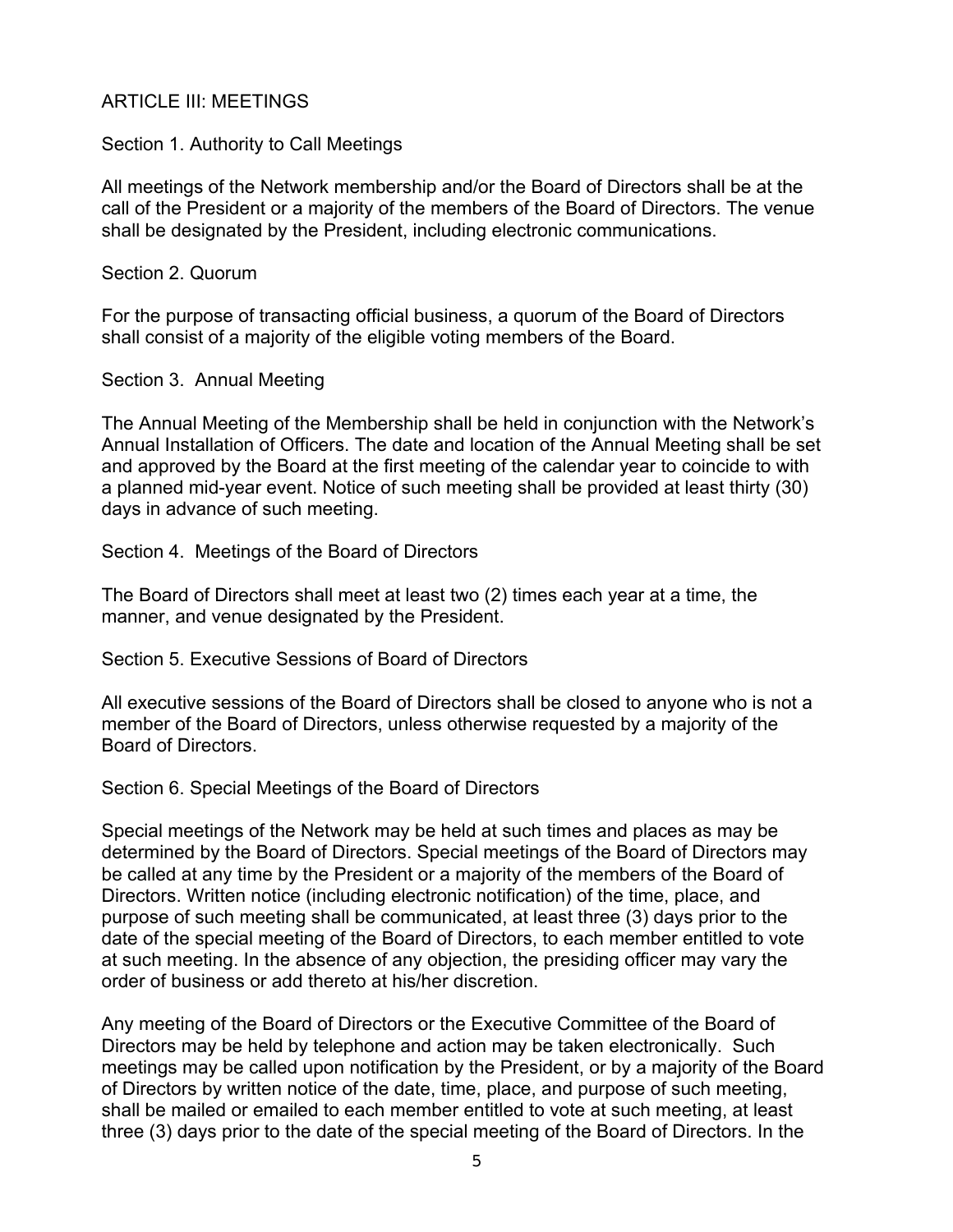absence of any objection, at the presiding officer's discretion, the order of business may vary or be added thereto.

Section 7. Order of Business

Procedures followed at annual or special meetings shall be in accordance with the Robert's Rules of Order when not inconsistent with the constitution, Bylaws or rules of the Network.

ARTICLE IV: OFFICERS AND DUTIES

Section 1. Board of Directors

The Network shall be governed by a fifteen (15) member Board of Directors that shall consist of the President, President-Elect, the Immediate Past-President, and Vice President for Membership, Vice President for Professional Development, Vice President for Career Advancement, eight (8) At-Large Directors, and one Past ICMA Board Member by appointment of the President. The Board may appoint ex officio members as advisors to the Board of Directors.

Section 2. Duties of Board of Directors

- a. Sets overall policy direction for the Network. Shall be empowered to decide upon all questions that may arise during the interval between meetings of the membership for the Network, except as otherwise provided in the Bylaws.
- b. Shall be responsible for developing and approving revisions to rules and Bylaws subject to objection by the membership as provided in Article VII, Section 1.
- c. Shall approve the annual plan and budget as developed and submitted by the President. As part of the budget process, shall set membership dues. The Board shall also provide on-going guidance to assure the successful fulfillment of the Network's goals and objectives.
- d. Demonstrates a strong commitment in work pertaining to the Network through a number of activities, such as but not limited to: attending and being fully prepared to participate in board meetings, leading and/or contributing in subcommittee work, and assisting in fundraising efforts.
- e. Works in cooperation with Board members and Network members to support and foster the larger organizational strategic mission.

Section 3. Executive Committee

The President, President-Elect, Immediate Past-President, Vice President for Membership, Vice President for Professional Development, and Vice President for Career Advancement shall constitute the Executive Committee of the Network.

Section 4. Duties of Executive Committee

- a. Publicly represents positions of the Network and shall be empowered to determine positions of the Network on issues requiring timely responses.
- b. Communicates and interprets policy.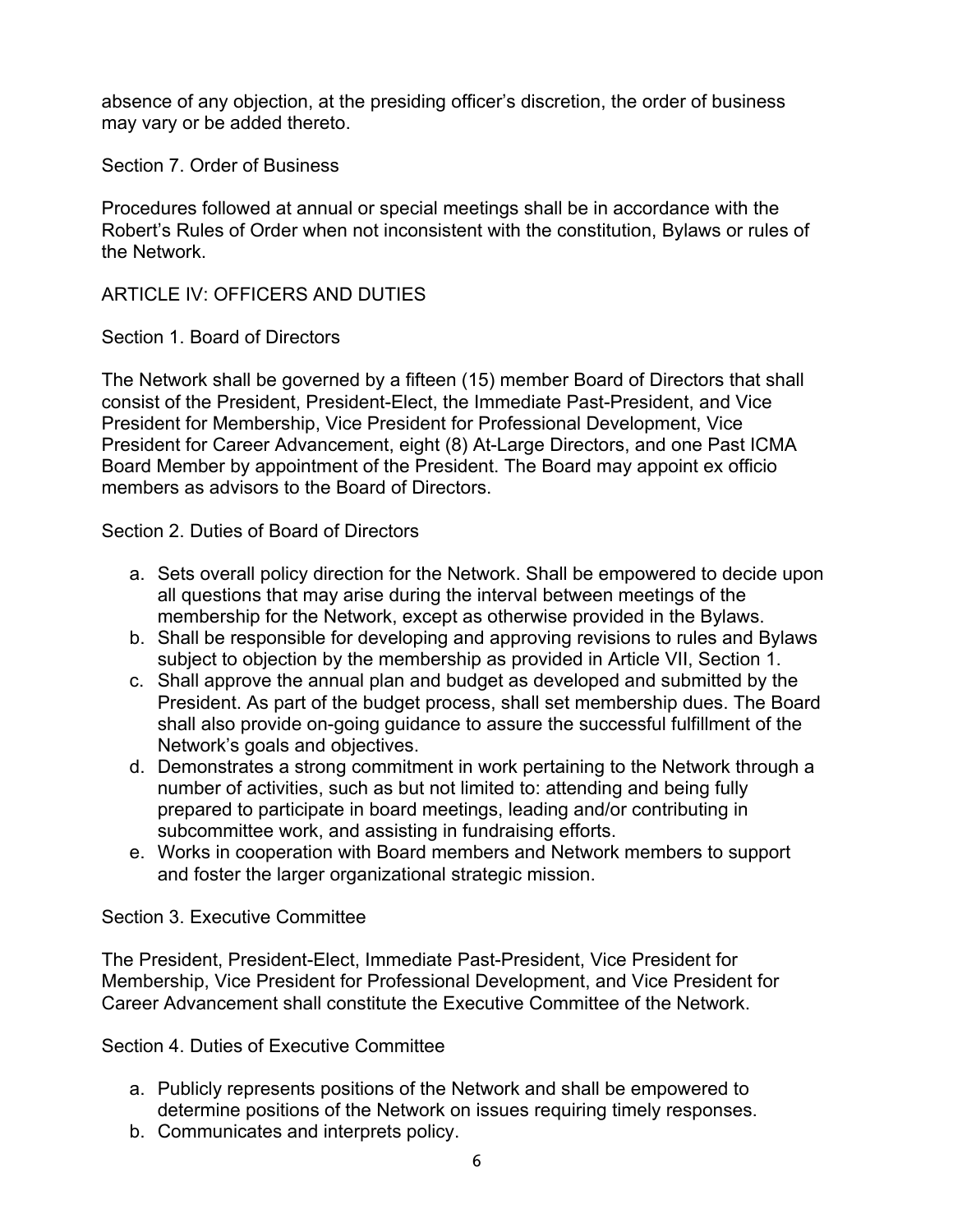- c. Acts on behalf of the Network Board on issues of an emergency nature.
- d. Implements the Network annual strategic plan as developed and approved by the board of directors.
- e. A majority of the Executive Committee shall constitute a quorum.

Section 5. Officers and Duties of Officers

# President

- a. Presides at all meetings of the Network, and serves as Chairperson of the Board of Directors and Executive Committee.
- b. Appoints members to committees, task forces, affiliates, or other bodies as necessary. Appoints ex-officio members as deemed necessary.
- c. Assists in developing the draft annual budget to accomplish objectives for the Network, which are considered, modified, and approved by the Board of Directors.
- d. Performs other duties usually incumbent upon that officer.
- e. Serves as a link between other members on matters of policy.
- f. Serves as member ex-officio of all committees.
- g. Appoints one (1) past ICMA Board member to serve on the Board of Directors.

# President-Elect

- a. Exercises Presidential functions if the President is absent or unable to serve.
- b. Develops and maintains a professional association with Affiliated Groups and Partners in order to assist the Network to achieve its overall goals and objectives.
- c. Fulfills other duties as may be delegated by the President.
- d. Acts as the Secretary-Treasurer of the Network of the organization, and provide an annual budget to the Board of Directors. Ensures development and Board review of financial policies and procedures.

# Vice President for Membership

- a. Develop annual strategy for membership development.
- b. Assists with membership efforts in the regions with the assistance of the regional chapters and local representatives.
- c. Assists with communication to Network chapters and promotes chapter and affiliate development in all regions to increase LGHN membership.
- d. Monitors efforts to achieve membership goals set by the Board of Directors.

# Vice President for Professional Development

- a. Coordinates and provides support to local members in the development of regional seminars/meetings and national conferences.
- b. Coordinates the development of professional training and development programs to support the LGHN Madrinas and Padrinos program.
- c. Coordinates the development of webinars for career development and community best practices.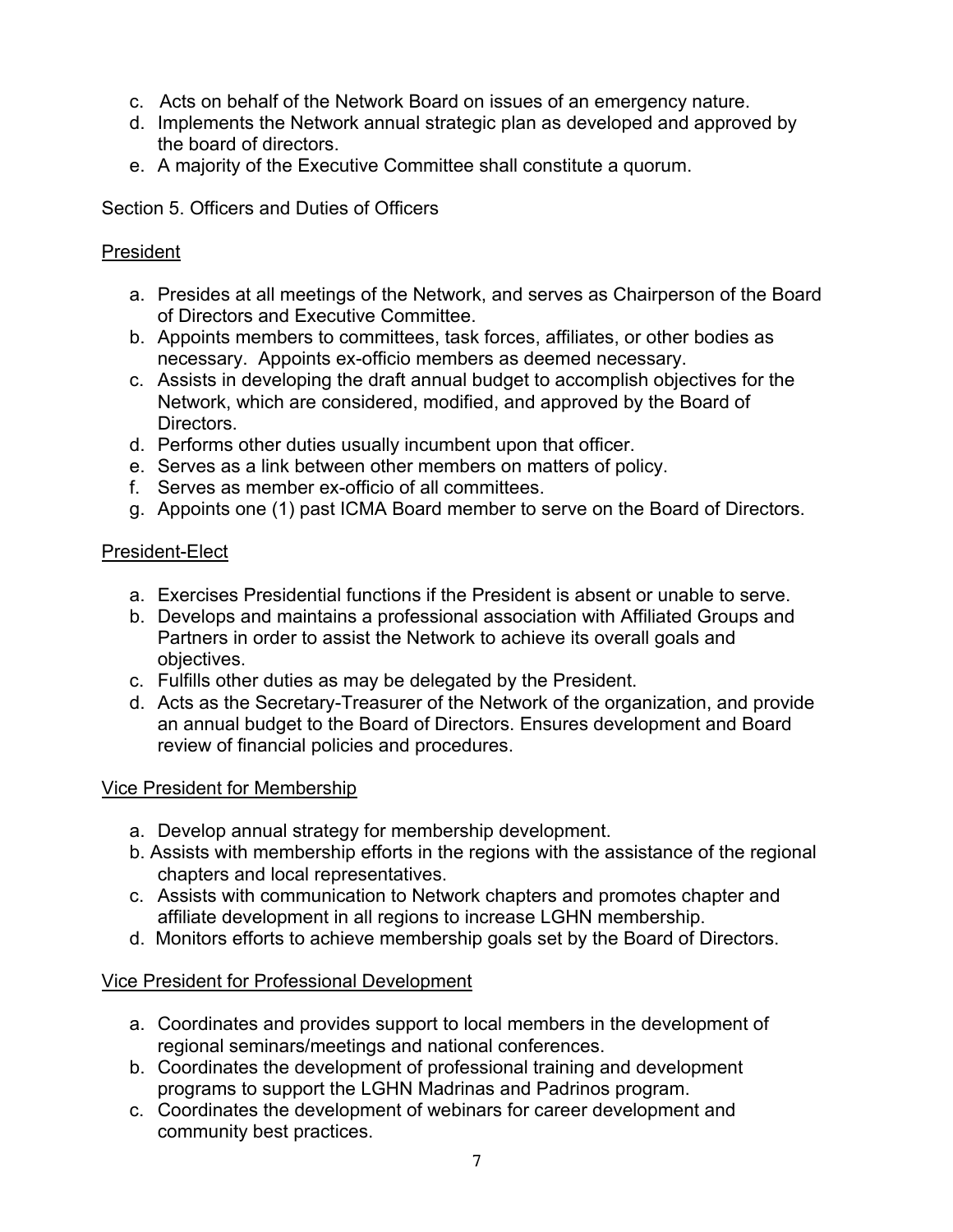- d. Assists in program development for funding sources to support LGHN events.
- e. Develops annual strategy for program development.

Vice President for Career Advancement

- a. Responsible for all matters related to members' pursuit of career advancement
- b. Develop programs to connect executive search firms with LGHN members interested in career advancement.
- c. Develops annual marketing plan to promote member career advancement with executive search firms.
- d. Develops programs for user at regional seminars/meetings, conferences, webinars, etc. to train LGHN members on interview and resume trends.
- e. Partner with Vice President for Professional Development to develop professional training to support career development.

## At-Large Directors

- a. Communicate and promote the objectives of the Network.
- b. Promote networking among Hispanic/Latino local government officials and those local government officials working in communities with significant Hispanic/Latino populations.
- c. Actively participate in Network events and activities.
- d. Represent the states with the most Network membership.
- e. Participate in established and special committees.

## Past ICMA Board Member

- a. Member of the LGHN.
- b. Must have served in a Board capacity with ICMA.
- c. The President will fill this position upon appointment.

## Immediate Past President

- a. Serves on the Nominations Committee.
- b. Serves on the Fund Development Committee.
- c. Provides organizational continuity with past operations and programs.
- d. Fulfills other duties that may be assigned.

# ARTICLE V: NOMINATIONS AND ELECTIONS

Section 1. Composition, Ratification and Terms of Office of Board Members

The officers of the Network shall be a President, President-Elect, Immediate Past-President, Vice President for Membership, Vice President for Professional Development, Vice President for Career Advancement, eight (8) At-large Directors, and one (1) Past ICMA Board Member.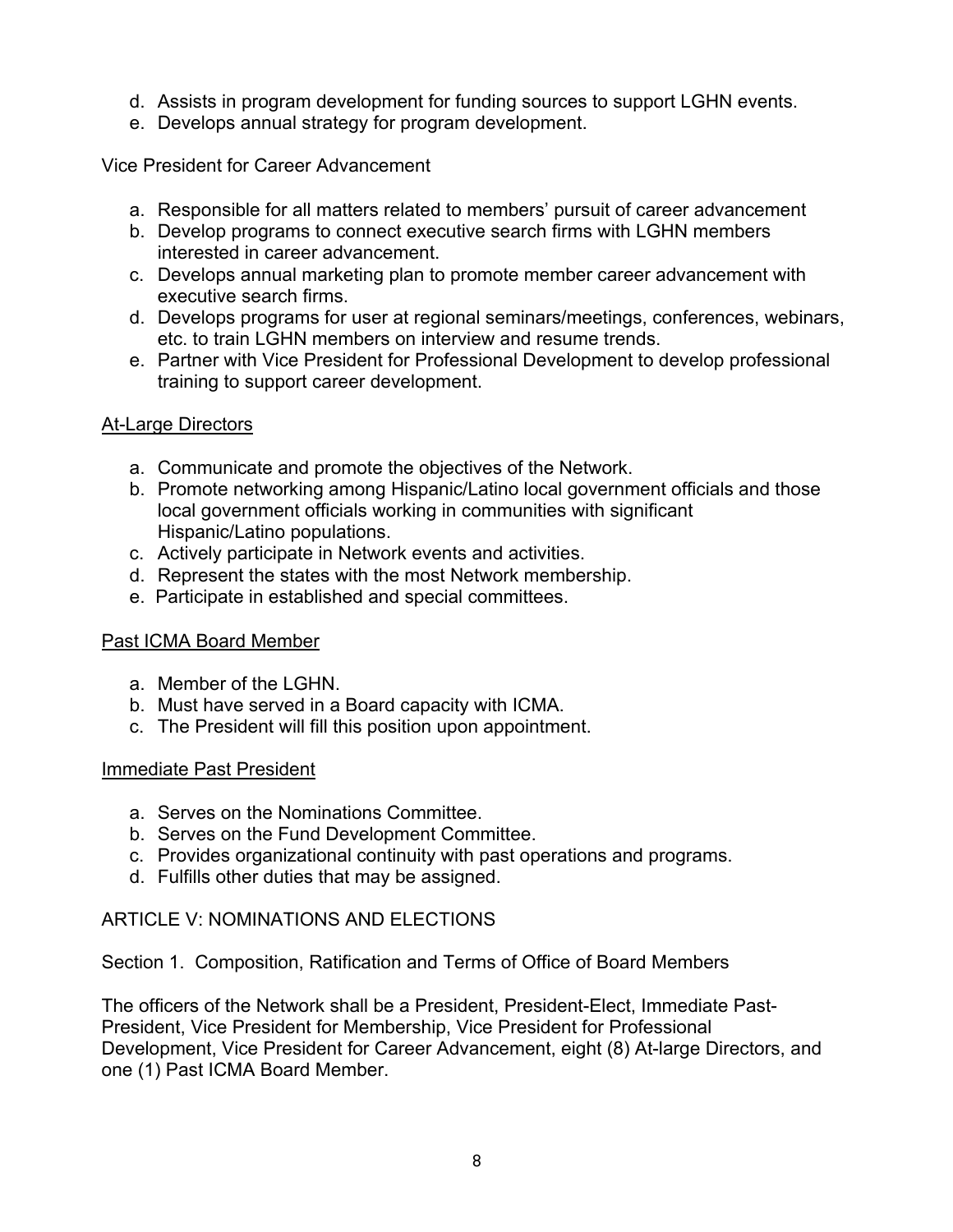The election of the President-Elect shall occur in even numbered years and be ratified at the Annual Meeting of the Membership following the election for a President-Elect. The President-Elect shall serve a two year term and automatically succeed as President, and shall serve a two-year term as President, or as otherwise provided for in Article V, Section 7.

The outgoing President shall automatically succeed as Immediate Past President, and shall serve a two year term as Immediate Past President.

The election of the Vice President for Membership, Vice President for Professional Development, and the Vice President for Career Advancement shall each be ratified at the Annual Meeting of the Membership and each shall serve a two-year term. The Vice President for Membership shall be elected in even numbered years and the Vice President for Professional Development and Vice President for Career Advancement shall be elected in odd numbered years. Each position may be nominated to serve additional two-year terms.

The election of the eight (8) At-large Directors shall be ratified at the Annual Meeting of the Membership. The At-large Directors shall serve a term of two years. Four (4) Atlarge Directors shall be elected in odd numbered years and four (4) At-large Directors shall be elected in even numbered years. At-Large Directors may be nominated to serve additional two-year terms.

The Past ICMA Board Member shall be appointed by the President at the Annual Meeting of the Membership.

Section 2. Tenure of Officers and Effective Date of Terms

All officers will be appointed for two-year terms. Officers may be appointed to serve multiple terms.

A vacancy in any elective office may be filled as prescribed in Article V, Section 7 for the balance of the term thereof through election by the Board of Directors at any meeting.

The term of office of each elective officer shall begin at the annual meeting following the election, and shall serve for the office's designated term and until the elective officer's successor is duly elected and ratified as provided for in Article V, Section 3.

Section 3. Elections.

Prior to each Annual Meeting of the Membership, the Network shall elect the officers who meet the requirements contained in Section 5 of Article II. Any candidate receiving the highest number of all votes cast for any office shall be declared elected.

Section 4. Nominations.

Nominations for the elected officers of the Network shall be made by a Nominating Committee appointed by the President with the consent of the Board of Directors. The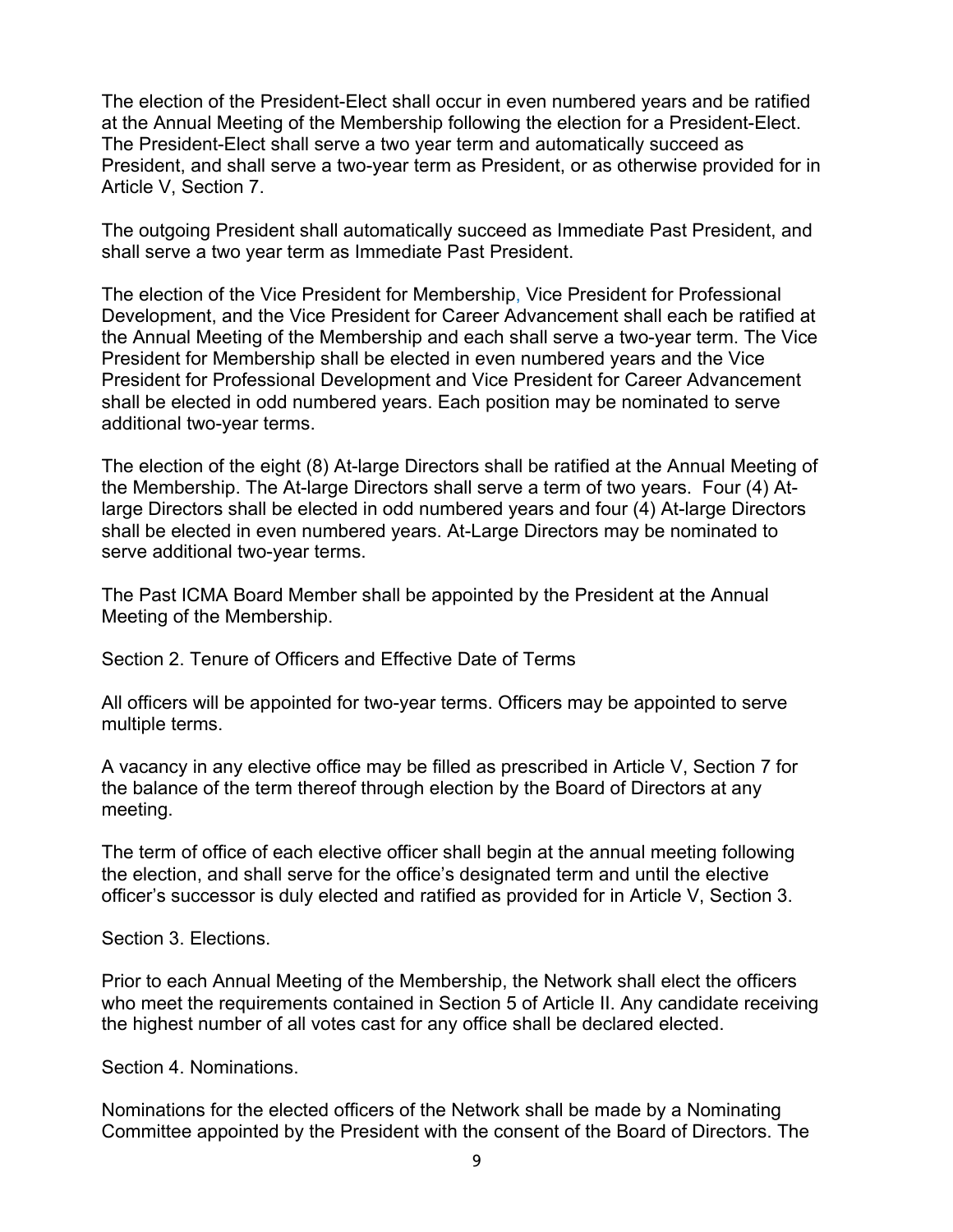Chair of the Nominating Committee shall be the Immediate Past President. If the Immediate Past President is unwilling or unable to serve, the President may appoint a past board member to serve as chair of the committee. The President may delegate responsibility for committee appointments to the committee chair. The Nominating Committee shall be responsible for initiating a nomination and election process prior to the Annual Meeting of the Membership, and preparing and submitting a slate of officers to the Board of Directors for ratification at the Annual Meeting of the Membership. Nominations may be submitted at any time during the year in accordance with the process established by the Nominating Committee.

## Section 5. Duties of the Nominating Committee

The Nominating Committee shall invite all Network members to submit recommendations of personal interest for nominations accompanied by a minimum of two (2) references and inform them that names may be placed in nomination by the Nominating Committee following review of qualifications and references. The Nominating Committee shall establish a schedule for receiving nominations to be submitted to the Board of Directors for approval. The schedule shall be publicized to the membership and allow for a minimum of thirty (30) days to submit recommendations or letters of interest. The Nominating Committee shall be responsible for conducting the election and counting the ballots.

## Section 6. Ballots.

The Nominating Committee shall provide a ballot including the candidates for each office together with biographical information on each candidate to each Full Member. The ballot shall be provided not less than thirty (30) calendar days prior to the Annual Meeting of the Membership. Space shall be provided on the ballot for writing in the names of additional candidates. The ballot shall specify the deadline date for submitting the ballot to be counted in the election, but in no case shall that deadline be set less than fifteen (15) calendar days after the distribution of the ballots.

## Section 7. Vacancies.

b. Executive Committee Vacancies. Except as otherwise may be provided in this section, vacancies of officers (Executive Committee) shall be filled by the Board of Directors to complete the unexpired terms of said officers. Vacancies for any Executive Board position(s) shall be filled through the order of succession as follows: the President-Elect, the Vice President for Membership, followed by the Vice President for Professional Development and Vice President for Career Advancement. Should the person in the line of succession be unable or unwilling to serve, the Board may appoint an At-Large Director. Should no current Board Member(s) be nominated to fill an Executive Board vacancy then the Nominations Committee shall be convened to request nominations from the membership for the vacant position(s). The appointment shall be submitted for approval at the next scheduled election. At-Large Director Vacancies: Except as otherwise may be provided in this section, vacancies of At-Large Directors shall be filled by the Board of Directors. The Nominations Committee shall be convened to request nominations from the membership for the vacant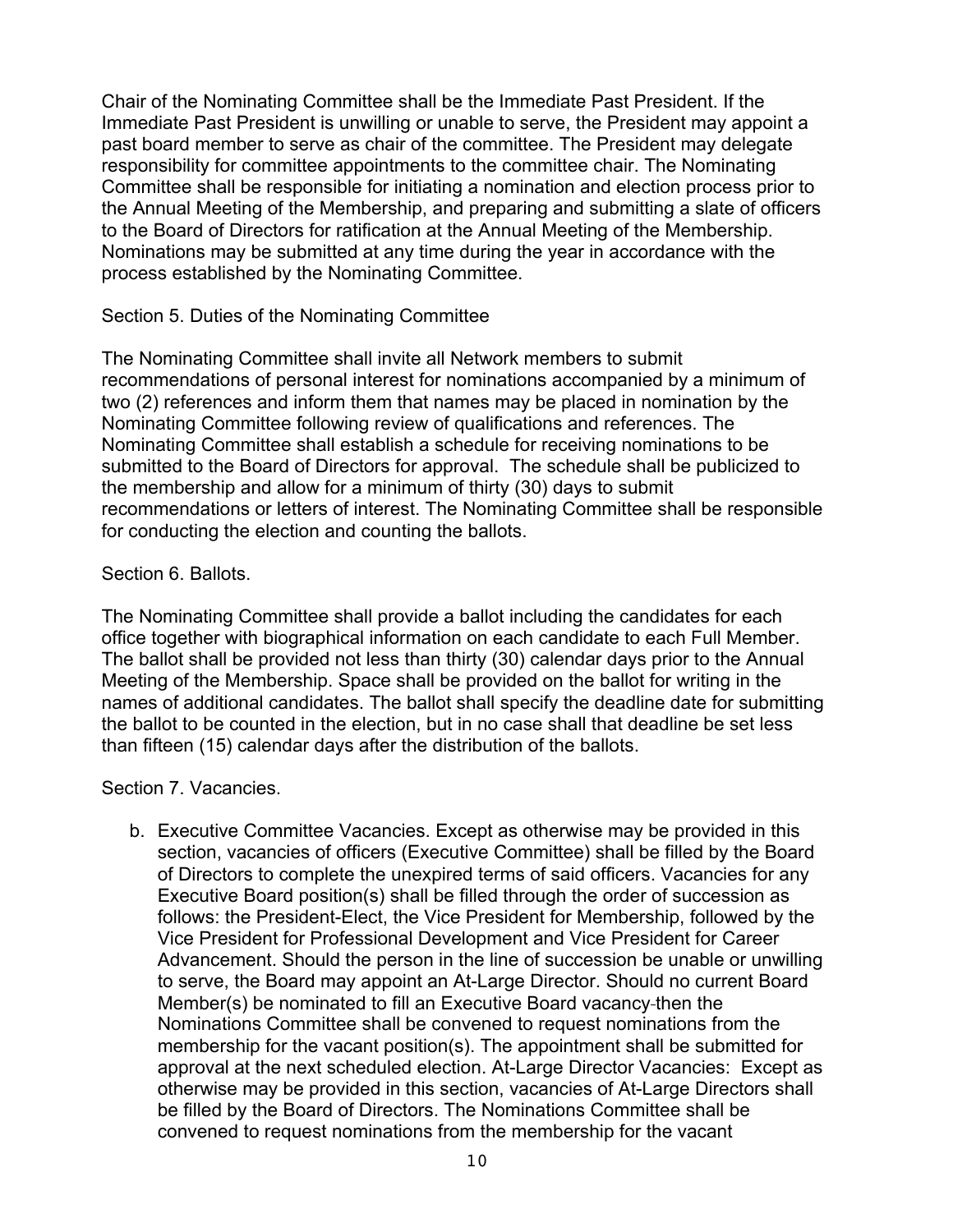position(s). The appointment shall be submitted for approval at the next scheduled election.

Section 8. Resignation.

Any member of the Board of Directors may resign at any time by giving written notice to the President of the Board of Directors, with copies to the Network's national office. Such resignation shall take effect at the time specified therein, or, if no time is specified, at the time of acceptance thereof as determined by the Board of Directors.

# Section 9. Termination

The Executive Committee shall review all requests to consider termination of office of a member of the LGHN Board of Directors. Board Members are expected to attend a minimum of nine (9) of twelve (12) meetings in a calendar year. Any member of the Board of Directors may be terminated after three (3) unexcused absences from duly called meetings of the Board of Directors or if there is a finding of conflict of interest or issues related to professional conduct. An unexcused absence is defined as failure to notify the President or Executive Director of inability to attend prior to the scheduled meeting. The Executive Committee shall make this determination for termination based on a majority vote of the Executive Committee, and shall have final authority for this decision.

# ARTICLE VI: CHAPTERS, LEADERSHIP COUNCIL & SPECIAL COMMITTEES

# Section 1. Chapters

The Network recognizes the value of the desire to form chapters of members and/or interested parties. The Board shall specify a process for affiliating with chapters under guidance of the Vice President for Membership. A model chapter affiliation agreement shall be maintained by the Vice President for Membership. All agreements shall be brought forth to the Board of Directors for adoption.

# Section 2. Leadership Council

The Leadership Council is hereby established and will consist of Emeritus members, past presidents, retired local government managers and professionals whose primary responsibilities will be to advise the Board on matters related to visioning, strategic planning, program development, and/or resource development as directed by the President of the Board of Directors. The President will make appointments to the Leadership Council with the consent of the Board of Directors.

## Section 3. Appointment of Special Committees

The President may appoint such special committees as may be necessary for the proper transactions of the business of the Network.